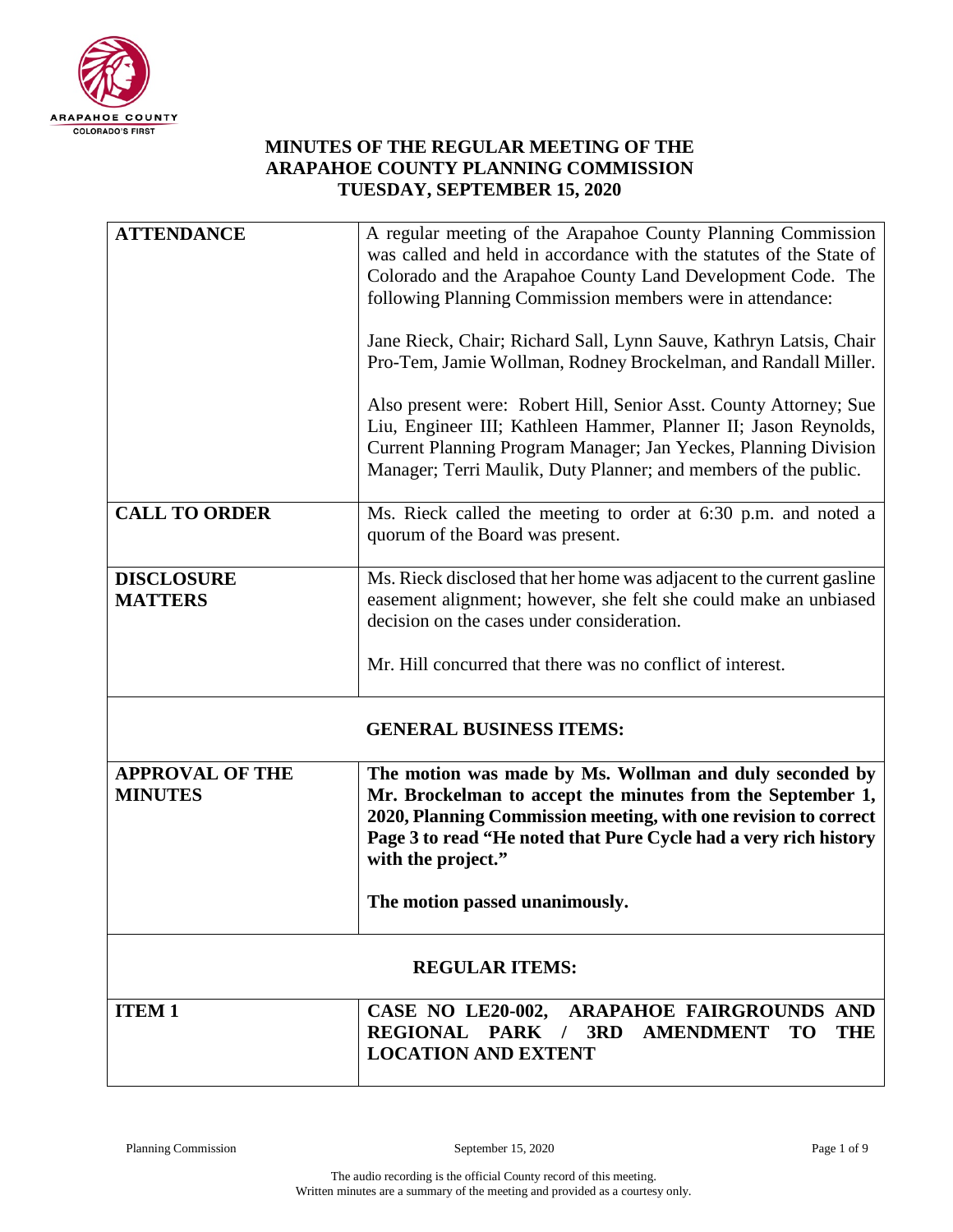|              | No public hearing was held and no action was taken for this item. It<br>was noted the case would be rescheduled and noticed for a future<br>date.                                                                                                                                                                                                                                                                                                                                                                                                                                                                                                                                                                                                                                                                                                                                                                                                                                                                   |
|--------------|---------------------------------------------------------------------------------------------------------------------------------------------------------------------------------------------------------------------------------------------------------------------------------------------------------------------------------------------------------------------------------------------------------------------------------------------------------------------------------------------------------------------------------------------------------------------------------------------------------------------------------------------------------------------------------------------------------------------------------------------------------------------------------------------------------------------------------------------------------------------------------------------------------------------------------------------------------------------------------------------------------------------|
| <b>ITEM2</b> | CASE NO LE20-001, SOUTHEAST METRO NATURAL GAS<br>PROJECT / LOCATION AND EXTENT (LE) - Kat Hammer,<br><b>Planner II</b>                                                                                                                                                                                                                                                                                                                                                                                                                                                                                                                                                                                                                                                                                                                                                                                                                                                                                              |
|              | Ms. Hammer stated Case No LE20-001 (Location and Extent) and<br>Case No ASI20-001 (1041 Permit), Southeast Metro Natural Gas<br>Project would be presented together. She explained the public<br>hearings could be combined; however, separate motions and votes<br>would be required.                                                                                                                                                                                                                                                                                                                                                                                                                                                                                                                                                                                                                                                                                                                              |
|              | Mr. Hill reported the hearings had been properly noticed and the<br>Planning Commission had jurisdiction to proceed.                                                                                                                                                                                                                                                                                                                                                                                                                                                                                                                                                                                                                                                                                                                                                                                                                                                                                                |
|              | Ms. Hammer introduced the applications and presented a<br>PowerPoint, a copy of which was included for the record. She<br>explained the application was for a natural gas pipeline, a portion of<br>which was within the unincorporated area of Arapahoe County. She<br>explained that part of the alignment ran through Cherry Creek State<br>Park under the jurisdiction of the U.S. Army Corps of Engineers.<br>Ms. Hammer said staff recommended the Location & Extent and the<br>1041 Permit be approved on the basis of staff's findings as outlined<br>in the related staff reports and with the conditions of approval<br>recommended in the staff reports for each project. She noted, while<br>the Planning Commission took final action on the Location & Extent<br>application, the Board of County Commissioners (BOCC) would<br>conduct a public hearing on the 1041 Permit.                                                                                                                          |
|              | Kelli Bradley, Xcel Project Manager, introduced the project team<br>members who were in attendance, as follows: Tom Henley, Xcel<br>Community and Government Affairs, Adam Pena, Xcel ROW and<br>Permitting, Elizabeth Morris, Xcel Public Outreach, Asma Mennana,<br>Xcel Gas Engineer, Julie Stecil, Xcel Legal, Brian Thomasen, NV5,<br>Pipeline Engineer, John MacDonald, EPG Permitting, Maria Alvarez<br>EPG Permitting, Vanessa Yohe, EPG Public Outreach, Matt<br>Kizlinski, Hemlock Environmental consultant, Josh Solis, Tetra<br>Tech Public Outreach, David Kuosman, Xcel Legal, Lily<br>Montesano, Wright Water Engineers Water Resources Specialist,<br>and Matt Anderson, Blackeagle Energy Services Construction<br>Project Manager. Ms. Bradley presented a PowerPoint, a copy of<br>which was retained for the record. She explained the length of 20-<br>inch pipeline being placed and the approximate three miles within<br>unincorporated Arapahoe County. She stated it was a replacement of |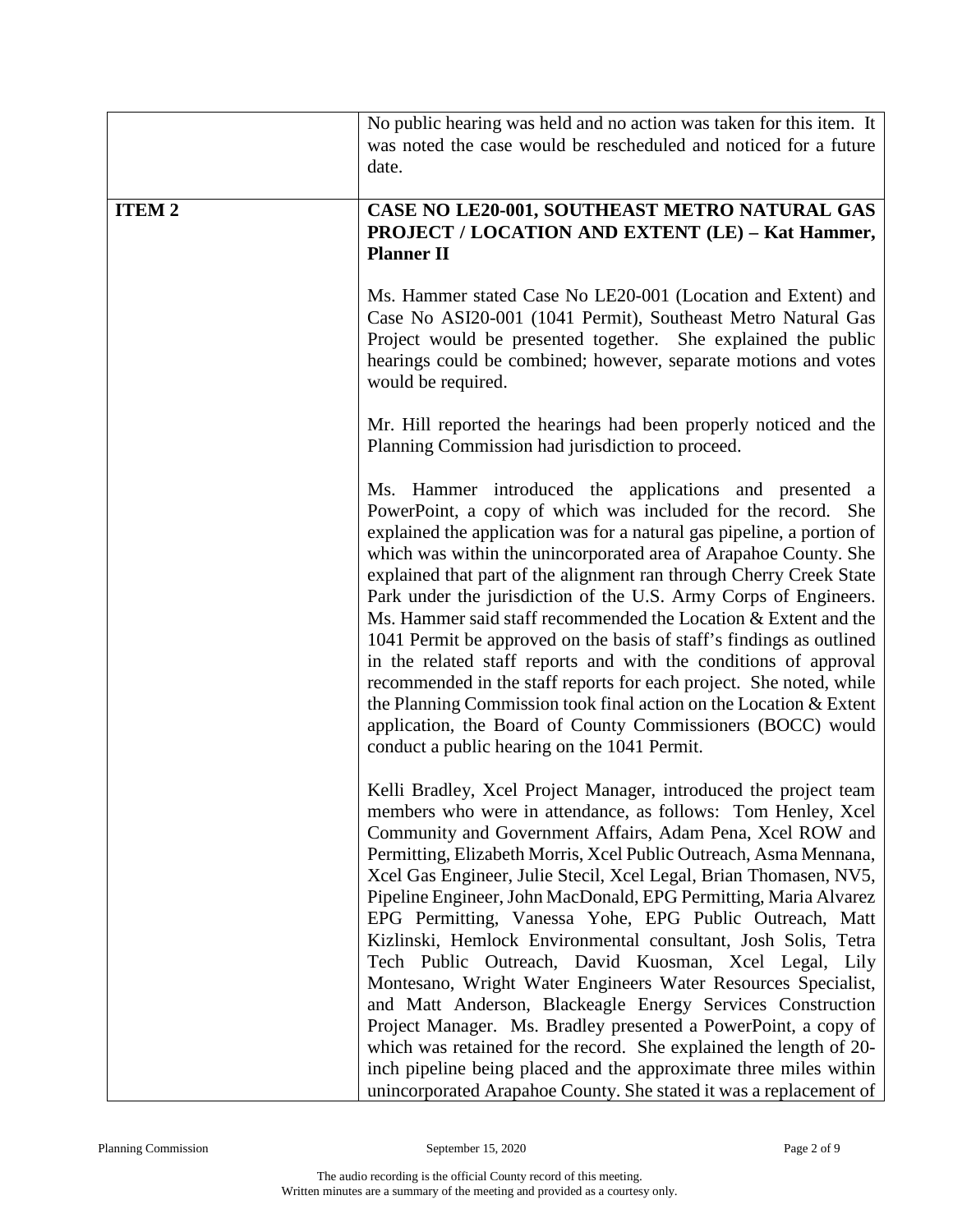an existing pipeline, but in a new location. She reported the new replacement would comply with all new regulations for placement of pipelines. Ms. Bradley presented a routing alternative analysis. She explained that a significant amount of infrastructure to support newer homes had built up around the existing alignment and sometimes encroached on the current easement. She explained that routes had to meet engineering requirements of the project while reducing impacts to the extent possible. She said seven alternatives were considered and she reviewed the criteria by which the alternatives were evaluated. Ms. Bradley stated the proposed route was shown on slide 5 in light blue, with the current pipeline route shown in a darker blue. She explained that the Xcel applications complied with agency and jurisdictional requirements. She said at least 14 public agencies had been consulted; these were outlined in the project materials and included local, State, and federal agencies, as well as, a number of special districts. She stated agency and jurisdictional partners would be updated with new information as the project progressed. Ms. Bradley reported permitting and design had been worked on since 2018. She said plans would be finalized by August 2021. She stated disturbed areas would be restored to original conditions. Ms. Bradley outlined activities that stakeholders would see occurring during construction and said efforts would be made to reduce inconveniences. She reviewed the public safety measures to be taken during construction. Ms. Bradley said corrosion prevention measures would help to ensure the integrity of the pipeline over time. She explained that pressure tests would be undertaken following installation and the pipeline would be internally inspected and maintained to preserve the integrity of the pipeline over its lifetime. Ms. Bradley explained that continuous remote monitoring was used, as well as, remote-control valve shut-off for emergencies. She said Xcel was a leader in damage prevention and was an active member of 811 and the Gold Shovel Standard. She addressed public outreach efforts used, which included an email subscription for information updates. Ms. Bradley summarized Xcel's qualifications to plan, construct, and manage the project. She addressed a number of questions that staff had forwarded to her from written public comment that were received prior to the public hearing.

There were discussions concerning the status of the existing pipeline, trails access during construction, above-ground structures, the valve colors being yellow for safety reasons, wildlife protection, fencing, construction schedule, owner agreements, the average lifetime of a gas pipeline, preservation of views and screening with landscaping, alternate pipeline routes, reclamation plan follow up, and construction staging areas.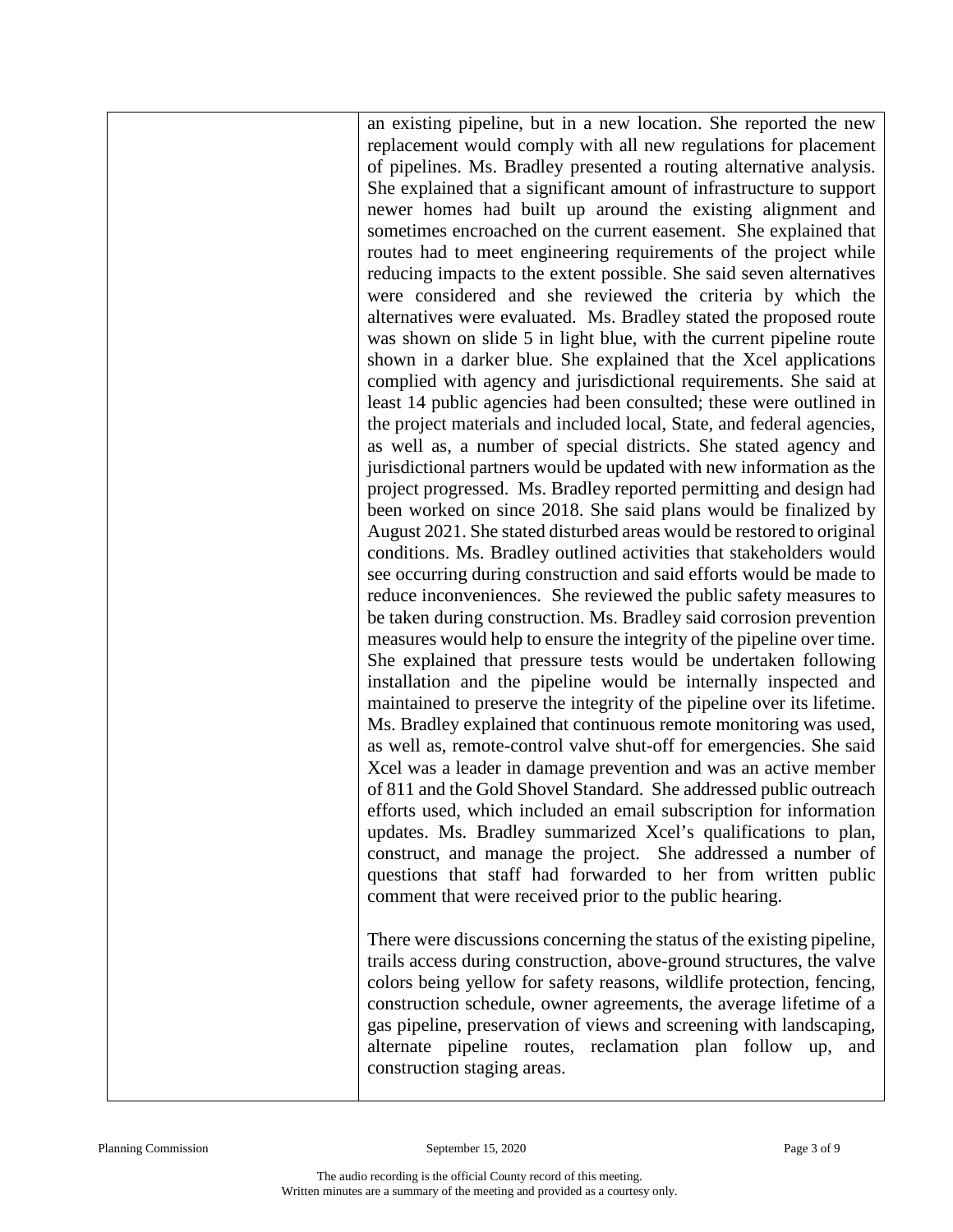| Ms. Hammer noted that she had received a phone call expressing<br>concerns about wildlife and prairie dogs and two additional emails<br>about various types of wildlife and waterway crossings.<br>She<br>explained that the comments came in after the packets had been sent<br>out; however, they were provided to the Planning Commission by<br>separate email and would be incorporated into the record.                                                                                                                                                                                                                                                                                                |
|-------------------------------------------------------------------------------------------------------------------------------------------------------------------------------------------------------------------------------------------------------------------------------------------------------------------------------------------------------------------------------------------------------------------------------------------------------------------------------------------------------------------------------------------------------------------------------------------------------------------------------------------------------------------------------------------------------------|
| Ms. Rieck opened the hearing for public comment.                                                                                                                                                                                                                                                                                                                                                                                                                                                                                                                                                                                                                                                            |
| Mr. Reynolds noted that a number of the phone callers in the queue<br>were part of the Xcel project team; however, he didn't recognize all<br>of the phone numbers, so would call these unknown numbers when<br>identifying numbers for public comment opportunity.                                                                                                                                                                                                                                                                                                                                                                                                                                         |
| Michaela Hinerman stated she was opposed to the project. She felt<br>the interests of a limited number of community members had taken<br>precedence over the interest of other residents, a school campus and<br>wildlife residing in Cherry Creek State Park and the surrounding<br>area. She had concerns with the prairie dog management plan and<br>considerations for the complex underground infrastructure of prairie<br>dog burrows and communities. She said prairie dogs were very<br>sensitive to vibration and other disturbances. She felt the<br>management plan needed to be reevaluated by a responsible prairie<br>dog consultant; until then, she strongly opposed the project.           |
| Connie { <i>last name was inaudible}</i> , Thornton $CO -$ Said she was<br>concerned that the pipeline was to be ran through Cherry Creek State<br>Park, which was home to many types of wildlife. She felt like there<br>was no gratitude for life and that this represented "business as usual."<br>She said wildlife death was occurring at an alarming rate and that<br>prairie dogs were considered a nuisance that were "in the way." She<br>felt that the pipeline project did not recognize the threats to the<br>wildlife and human environment. She said the project was ill-timed<br>and ill-placed in a park. She asked that decisions support life and<br>wellbeing and value of our wildlife. |
| Deanna Meyers stated she had submitted written comments. She<br>stated CCSP was the only habitat conservation area within the<br>region. She reported her organization had reviewed the management<br>plan and felt the plan would kill the prairie dogs rather than moving<br>them out. She said relocations required experience and time; a<br>relocation expert should be hired by Xcel. She explained that her<br>organization had several recommendations as options for Xcel to<br>consider. She noted a number of environmental and safety concerns<br>and impacts to enjoyment of CCSP. She said a pipeline should not<br>replace a cherished park and biotic communities.                          |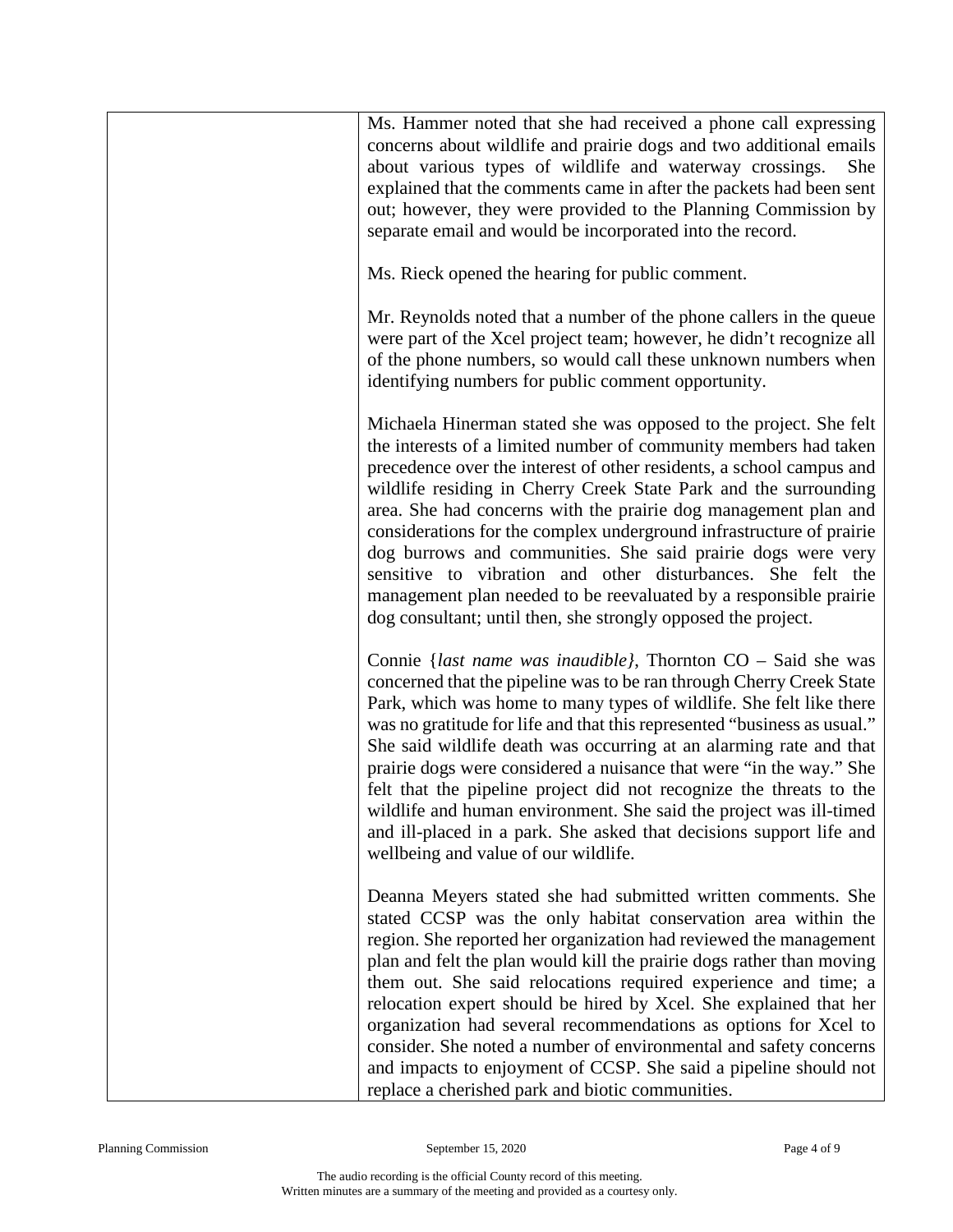| Midi { <i>last name was inaudible</i> } expressed concern for destroying<br>the habitat of prairie dogs. She stated no lessons had been learned<br>about preventing destruction of this species by corporations. She said<br>a relocation expert should be hired to consider options for<br>preservation of the animals and habitat before moving forward.                                                                                                                                                                                                                                                                                                                                                                                                                                                                                                                                                                                                                                                                                                                                                                                                                                                                                                                                                                                                                                                                                                                                                                                                                                                                                                                                                                                                                                                                                                                                                                                                                                                                      |
|---------------------------------------------------------------------------------------------------------------------------------------------------------------------------------------------------------------------------------------------------------------------------------------------------------------------------------------------------------------------------------------------------------------------------------------------------------------------------------------------------------------------------------------------------------------------------------------------------------------------------------------------------------------------------------------------------------------------------------------------------------------------------------------------------------------------------------------------------------------------------------------------------------------------------------------------------------------------------------------------------------------------------------------------------------------------------------------------------------------------------------------------------------------------------------------------------------------------------------------------------------------------------------------------------------------------------------------------------------------------------------------------------------------------------------------------------------------------------------------------------------------------------------------------------------------------------------------------------------------------------------------------------------------------------------------------------------------------------------------------------------------------------------------------------------------------------------------------------------------------------------------------------------------------------------------------------------------------------------------------------------------------------------|
| Ray Cruz-Solano stated he had lived in the area for 25 years and was<br>primarily concerned about safety in proximity to the project. He<br>wanted to know how deep the pipeline would be buried. He reported<br>having seen construction at Peoria and Orchard and would like to<br>know whether there was any project activity underway already.                                                                                                                                                                                                                                                                                                                                                                                                                                                                                                                                                                                                                                                                                                                                                                                                                                                                                                                                                                                                                                                                                                                                                                                                                                                                                                                                                                                                                                                                                                                                                                                                                                                                              |
| There were no further public comments. The public hearing was<br>closed.                                                                                                                                                                                                                                                                                                                                                                                                                                                                                                                                                                                                                                                                                                                                                                                                                                                                                                                                                                                                                                                                                                                                                                                                                                                                                                                                                                                                                                                                                                                                                                                                                                                                                                                                                                                                                                                                                                                                                        |
| Ms. Bradley stated that Xcel could commit to hiring a prairie dog<br>relocation expert to minimize impacts to the prairie dogs. She said<br>there was no intent to exclude prairie dogs from the construction area<br>after the pipeline as complete; prairie dogs would be able to move<br>back into the area. She reported where the corridor was in close<br>proximity to Peoria, there was other nearby habitat that the prairie<br>dogs could move into temporarily. Ms. Bradley addressed the safety<br>question. She reported the pipeline averaged a depth of four feet and<br>was deeper for wetlands and creek crossings. She said there was<br>some construction underway where the pipeline had already been<br>approved and permitted (outside the unincorporated area of<br>Arapahoe County). Ms. Bradley noted that safety was the foundation<br>of Xcel's work and she reviewed safety measures that were shared<br>earlier in the presentation. She said the integrity of the pipeline<br>would be ensured. She stated that corrosion protection, pressure-<br>testing with water, visual internal inspection with pigging every<br>seven years, annual leak surveys, continuous remote monitoring, use<br>of remote control valve shutoff from control center were all noted as<br>safety measures. Ms. Bradley responded to Mr. Cruz-Solana's<br>follow up question about shut-off points in the case of a catastrophic<br>She noted that the one valve as in the section within<br>event.<br>unincorporated Arapahoe County; however, there were other shutoff<br>valves along the system. Ms. Bradley said the depth of the pipeline<br>was 10 feet at the drop structure being installed by Mile High Flood<br>Control District, but the typical depth was four feet. She provided<br>additional detail on the pressure test. She reported the test would be<br>8 hours, at one and a half times the design pressure and that the new<br>pipeline would run at the same pressure as the current pipeline. |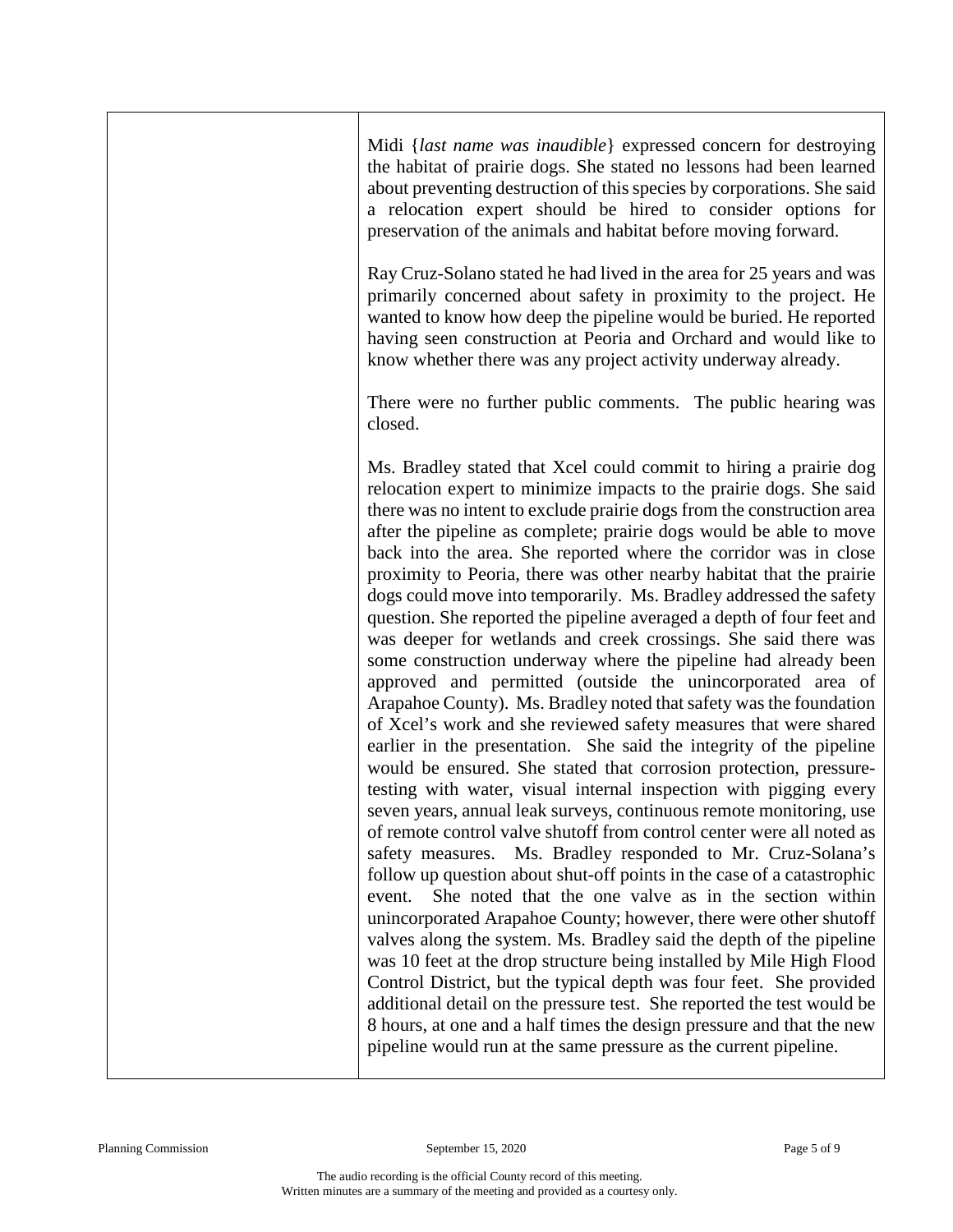| Ms. Latsis asked for information on additional utilities in the area<br>that might create variations in depth of the pipeline.                                                                                                                                                                                                                                                                                                                                                                                                                                                                                                                                      |
|---------------------------------------------------------------------------------------------------------------------------------------------------------------------------------------------------------------------------------------------------------------------------------------------------------------------------------------------------------------------------------------------------------------------------------------------------------------------------------------------------------------------------------------------------------------------------------------------------------------------------------------------------------------------|
| Mr. Thomason responded that there were two water lines that would<br>be crossed. He believed they are owned by the City of Aurora and<br>would require an approximate ten-foot depth. He said most were<br>telephone communication lines at a three-foot depth. He added that<br>the water lines had easements with CCSP adjacent to Peoria.                                                                                                                                                                                                                                                                                                                        |
| Ms Latsis asked if it was known how many prairie dog colonies<br>would be impacted and if the magnitude of relocation was known?                                                                                                                                                                                                                                                                                                                                                                                                                                                                                                                                    |
| Matt Kizlinski stated approximately two miles of the park would<br>impact prairie dogs. He stated the CCSP prairie dog management<br>plan identified the number of prairie dog colonies, but he did not<br>have those numbers available. He explained the numbers varied from<br>year to year, and the construction would span from this year into next<br>year. He did not know the magnitude of relocation, but indicated<br>there were several large colonies. He said it might be that the entire<br>colony would not be impacted. He believed there were 468 acres of<br>active prairie dog habitat within CCSP. He stated the numbers could<br>be calculated. |
| Ms. Latsis noted Xcel stated that 2,000 miles of pipeline in Colorado<br>were managed by Xcel. She asked if there were some numbers to<br>share in relation to safety statistics for area residents.                                                                                                                                                                                                                                                                                                                                                                                                                                                                |
| Ms. Bradley stated she did not have those numbers immediately<br>available, but could provide that information to the area residents.                                                                                                                                                                                                                                                                                                                                                                                                                                                                                                                               |
| Mr. Brockelman asked about the width of disturbance, silt fence to<br>silt fence.                                                                                                                                                                                                                                                                                                                                                                                                                                                                                                                                                                                   |
| Mr. Thomason responded that the average width as 50 feet. He said<br>there was also a 25-foot temporary width in addition to the 50-foot<br>easement for a total of 75 feet temporarily.                                                                                                                                                                                                                                                                                                                                                                                                                                                                            |
| Mr. Miller asked about the depth of the current pipeline.                                                                                                                                                                                                                                                                                                                                                                                                                                                                                                                                                                                                           |
| Mr. Thomason noted that the typical depth was four feet to five feet.                                                                                                                                                                                                                                                                                                                                                                                                                                                                                                                                                                                               |
| Ms. Wollman asked whether it was industry standard for Xcel to<br>place a pipeline at a four-foot depth and to go deeper where crossing<br>other utilities.                                                                                                                                                                                                                                                                                                                                                                                                                                                                                                         |
| Ms. Bradley confirmed that was typical.                                                                                                                                                                                                                                                                                                                                                                                                                                                                                                                                                                                                                             |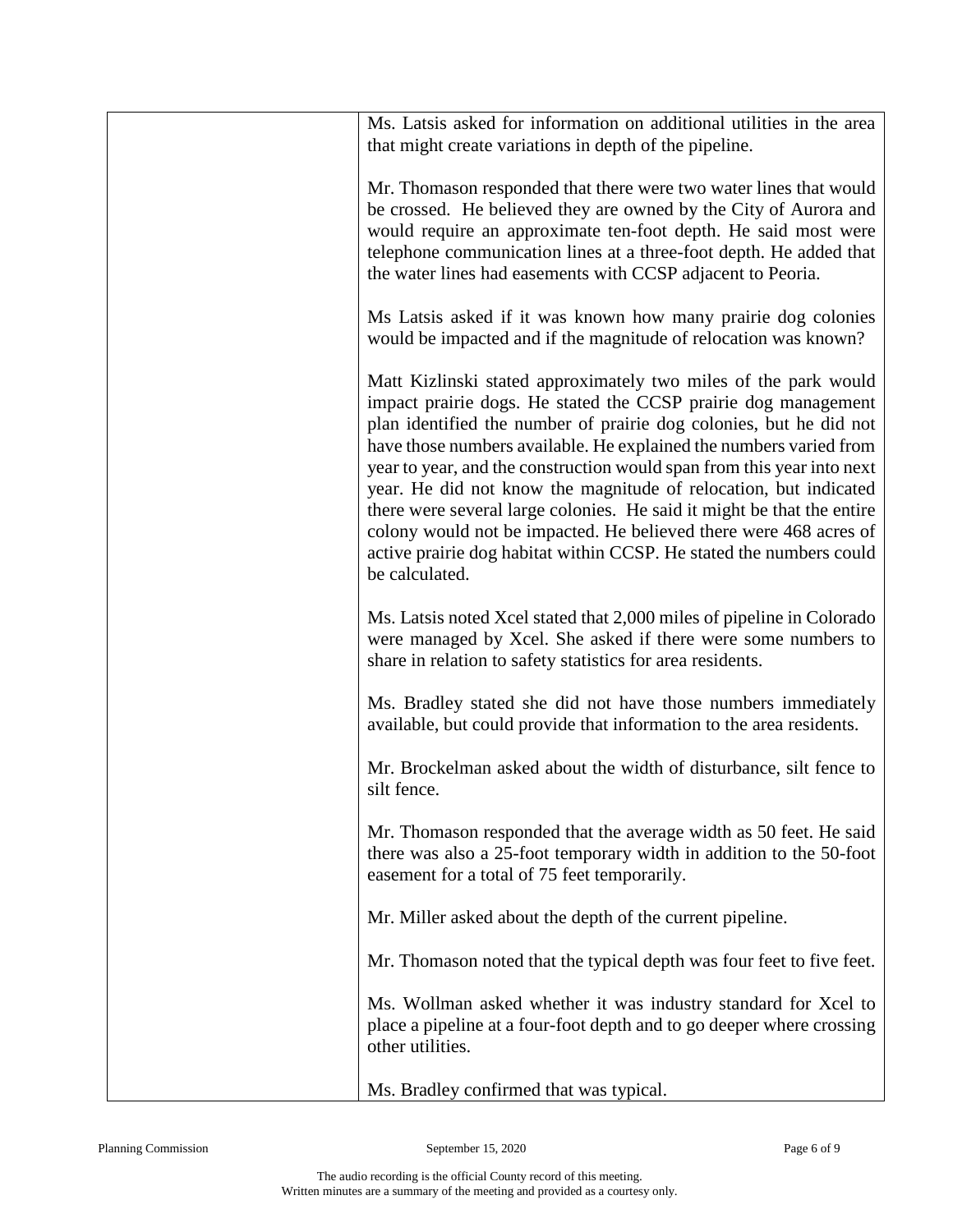| Ms. Rieck explained separate motions would be accepted for the<br>Location and Extent application and the 1041 application.<br>It was moved by Ms. Wollman and duly seconded by<br>Mr. Brockelman, in the case of LE20-001, Southeast Metro<br>Natural Gas Project / Location and Extent, that the Planning<br>Commission reviewed the staff report, including all exhibits and<br>attachments, have listened to the applicant's presentation and<br>any public comment as presented at the hearing, and moved to<br>approve the application based on the findings in the staff report<br>and subject to the following conditions: |
|------------------------------------------------------------------------------------------------------------------------------------------------------------------------------------------------------------------------------------------------------------------------------------------------------------------------------------------------------------------------------------------------------------------------------------------------------------------------------------------------------------------------------------------------------------------------------------------------------------------------------------|
| 1. Prior to signature of the final copy of these plans, the<br>applicant must address Public Works Staff comments<br>and concerns.                                                                                                                                                                                                                                                                                                                                                                                                                                                                                                 |
| 2. Prior to commencement of construction on the Project<br>the applicant shall obtain all necessary Federal, State and<br>County permits required for occupation, environmental<br>and building/work permits for the project.                                                                                                                                                                                                                                                                                                                                                                                                      |
| 3. The applicant shall continue to work with Mile High<br>Flood District to resolve concerns stated in the<br>recommendation letter received by the County on August<br>19, 2020.                                                                                                                                                                                                                                                                                                                                                                                                                                                  |
| 4. The applicant must meet all of Tri-County Health<br>Department requirements and receive approval from<br><b>Tri-County Health Department prior to construction.</b>                                                                                                                                                                                                                                                                                                                                                                                                                                                             |
| 5. This Location and Extent approval is contingent upon<br>approval of ASI20-001, Southeast Metro Natural Gas<br><b>Project 1041 Permit Application</b>                                                                                                                                                                                                                                                                                                                                                                                                                                                                            |
| To employ a relocation expert to relocate the prairie dogs.<br>6.                                                                                                                                                                                                                                                                                                                                                                                                                                                                                                                                                                  |
| 7. To provide safety information to the County.                                                                                                                                                                                                                                                                                                                                                                                                                                                                                                                                                                                    |
| Mr. Miller noted that Xcel had committed to provide a great deal of<br>information prior to the Board of County Commissioners meeting<br>and should follow up on these.                                                                                                                                                                                                                                                                                                                                                                                                                                                            |
| Ms. Latsis then moved to amend the motion to include condition<br>number eight (8) which required the applicant to provide                                                                                                                                                                                                                                                                                                                                                                                                                                                                                                         |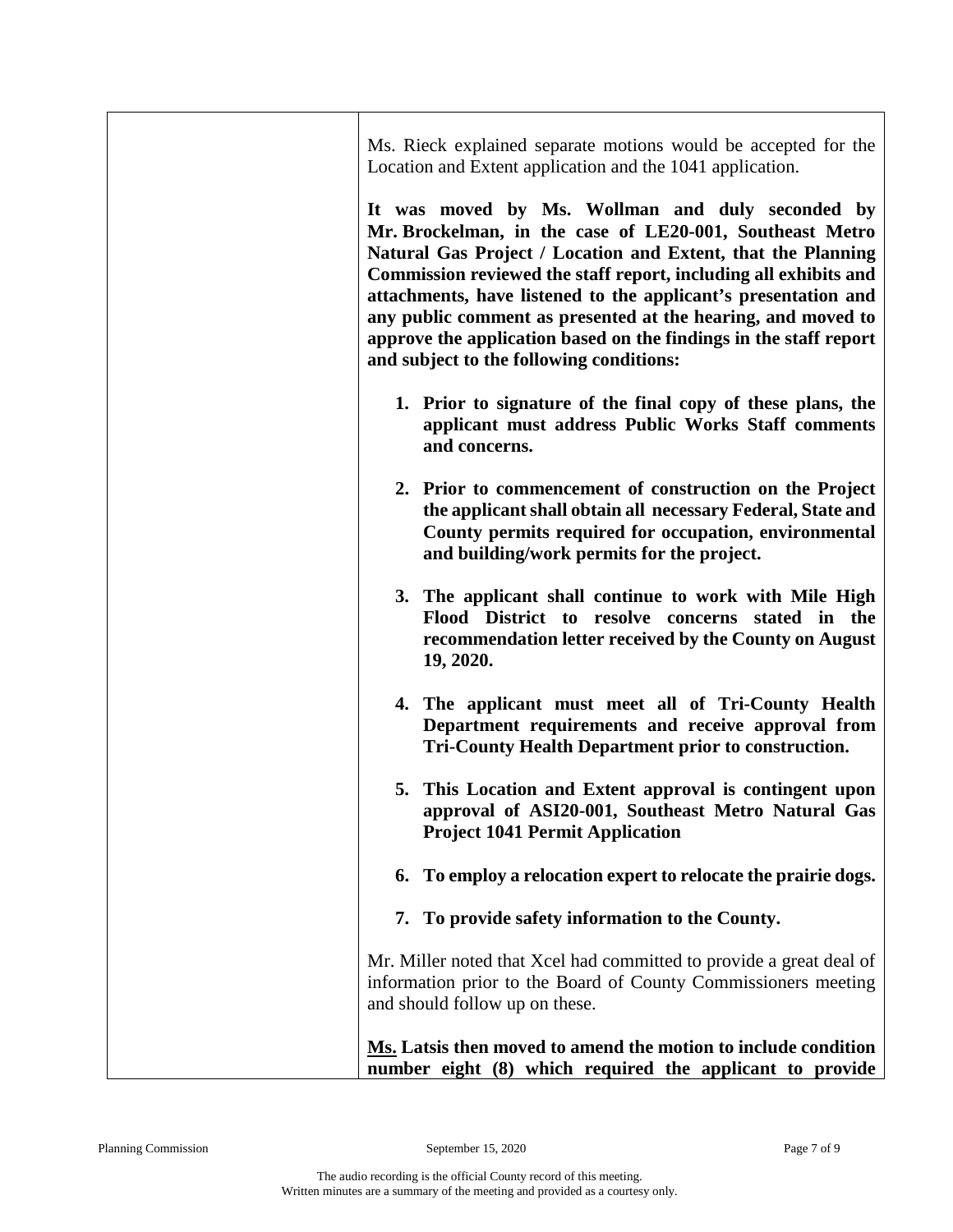|               | landscaping and visual screening around the above-ground<br>valves.                                                                                                                                                                                                                                                                                                                                                                                                                           |
|---------------|-----------------------------------------------------------------------------------------------------------------------------------------------------------------------------------------------------------------------------------------------------------------------------------------------------------------------------------------------------------------------------------------------------------------------------------------------------------------------------------------------|
|               | The motion for the amendment was seconded by Ms. Wollman.                                                                                                                                                                                                                                                                                                                                                                                                                                     |
|               | The vote to approve the amendment to the original motion was<br>approved unanimously.                                                                                                                                                                                                                                                                                                                                                                                                         |
|               | The motion to approve the Location $\&$ Extent, as amended, was<br>approved, as follows:                                                                                                                                                                                                                                                                                                                                                                                                      |
|               | Mr. Brockelman, Yes; Mr. Miller; Yes, Ms. Wollman, Yes;<br>Ms. Latsis, Yes; Ms. Rieck, Yes; Mr. Sall, No; Ms. Sauve, No.                                                                                                                                                                                                                                                                                                                                                                      |
| <b>ITEM 3</b> | CASE NO ASI20-001, SOUTHEAST METRO NATURAL GAS<br>PROJECT / AREAS OR ACTIVITIES OF STATE INTEREST<br>(ASI) - Kat Hammer, Planner II                                                                                                                                                                                                                                                                                                                                                           |
|               | The staff and applicant presentations, questions and comments from<br>Planning Commissioners, and public comment related to this item<br>were included and addressed in the minutes for Item 2 above;<br>however, a separate motion was made for Item 3.                                                                                                                                                                                                                                      |
|               | It was moved by Ms. Latsis and duly seconded by Ms. Wollman,<br>in the case of ASI20-001, Southeast Metro Natural Gas Project<br>/1041 Permit, that the Planning Commission reviewed the staff<br>report, including all exhibits and attachments, listened to the<br>applicant's presentation and any public comment as presented<br>at the hearing, and moved to recommend approval of the<br>application based on the findings in the staff report, subject to<br>the following conditions: |
|               | 1. Prior to signature of the final copy of these plans, the<br>applicant must address Public Works Staff comments<br>and concerns.                                                                                                                                                                                                                                                                                                                                                            |
|               | 2. Prior to commencement of construction on the Project<br>the applicant shall obtain all necessary Federal, State and<br>County permits required for occupation, environmental<br>and building/work permits for the project.                                                                                                                                                                                                                                                                 |
|               | The applicant shall continue to work to work with Mile<br>3.<br>High Flood District to resolve concerns stated in the<br>recommendation letter received by the County on August<br>19, 2020.                                                                                                                                                                                                                                                                                                  |